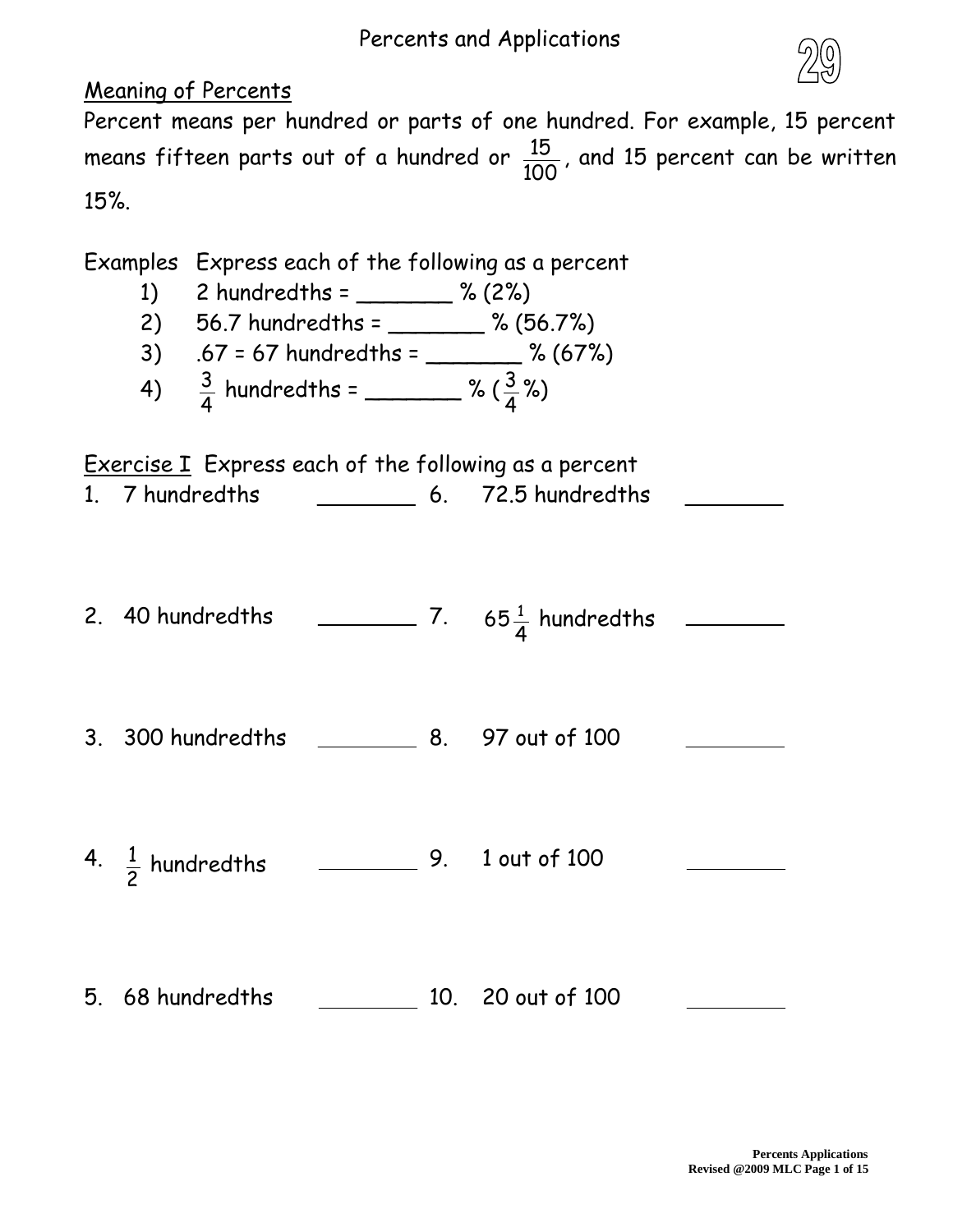## Changing percents to decimals

1) 35% means 35 one hundredths, but .35 also means 35 one hundredths; so 35% must equal .35

$$
2) \quad 63\% = \frac{63}{100} = .63
$$

RULE: To change a percent to a decimal 1) change fractions to decimals if necessary 2) drop the percent sign % and 3) move the point two places to the left (add zeroes as necessary) or 1) drop the % sign then 2) change the fractions to decimals 3) divide the percent by 100

Some Examples

| <u>Problem</u><br>a) $35\% =$ | Change the following percents to decimals<br><u>How to do it</u><br>$35.% =$<br>— move 2 places | <u>Answer</u><br>.35 |
|-------------------------------|-------------------------------------------------------------------------------------------------|----------------------|
| b) $47\frac{1}{2}\%$          | $47.5% =$                                                                                       | .475                 |
| c) $6\frac{1}{2}\%$           | add<br>$206.5% =$<br>zeroes                                                                     | .065                 |
| $d) .3% =$                    | $00.3% =$                                                                                       | .003                 |
| e) $\frac{1}{4}$ %            | $00.25% =$                                                                                      | .0025                |
| f) $\frac{2}{3}$ %            | $00.667% =$                                                                                     | .0067                |
| $g)$ 350% =                   | $350.% =$                                                                                       | 3.50                 |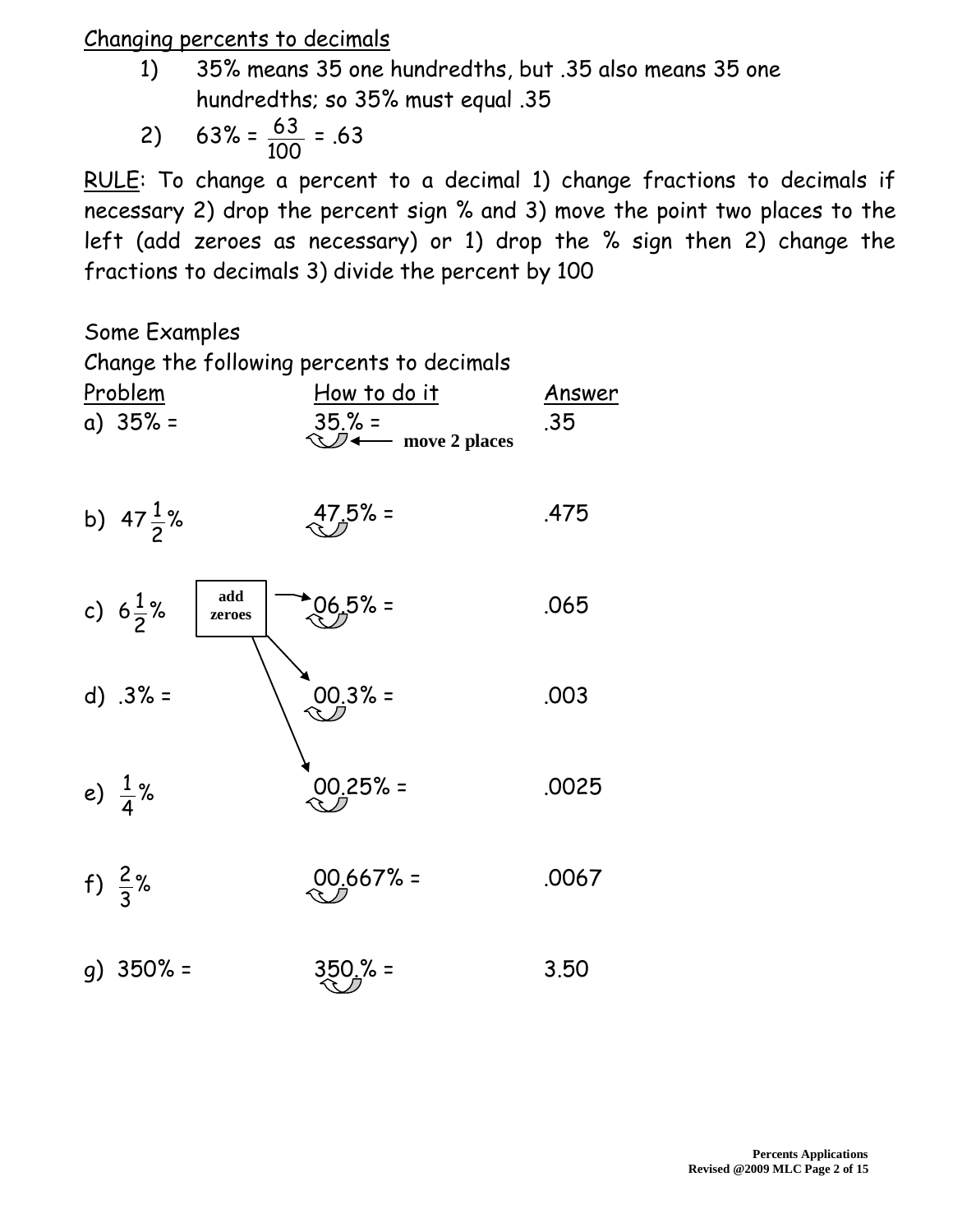# Exercise II Change the following percents to decimals

| 1) 30%  | 11) 42.6%            |  |
|---------|----------------------|--|
| 2) 14%  | 12) 700%             |  |
| 3) 25%  | 13) $\frac{7}{8}$ %  |  |
| 4) 95%  | 14) 1%               |  |
| 5) 7%   | 15) 18%              |  |
| 6) 100% | 16) 53%              |  |
| 7) 75%  | 17) 110%             |  |
| 8) 41%  | 18) $2\frac{1}{2}\%$ |  |
| 9) 5%   | 19) 8.3%             |  |
| 10) .2% | 20) $\frac{3}{4}$ %  |  |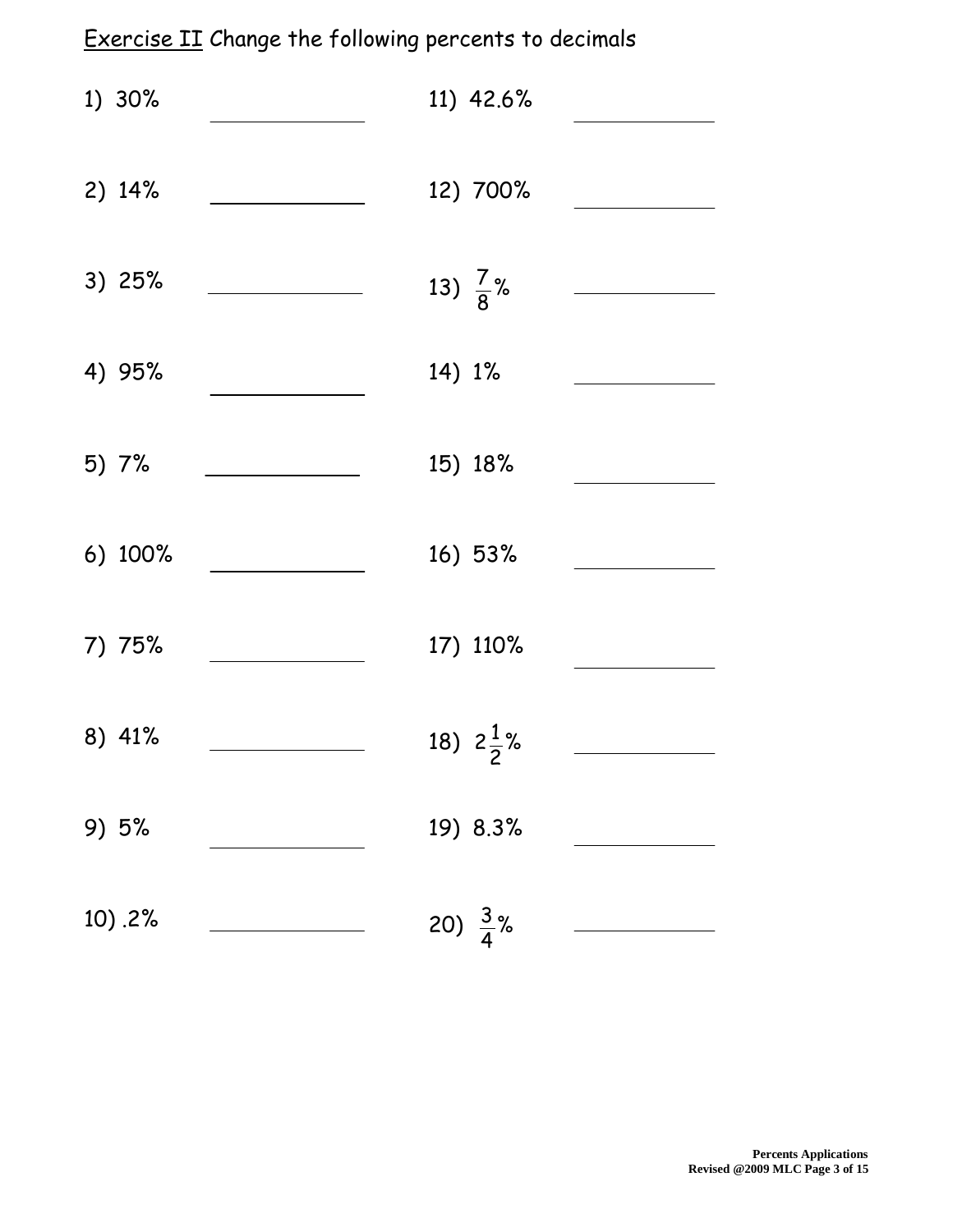## Changing Decimals into Percents

RULE: To change a decimal into a percent 1) move the decimal point two places to the right then 2) add the percent sign % or 1) multiply the decimal by 100 then 2) add the % sign.

Why does this work? Percent means hundredths; therefore multiplying the number by 100 moves the point two places to the right

| Examples<br>Problem<br>a) $.85 =$ | How to do it<br>$.85 =$ | Answer<br>85% |
|-----------------------------------|-------------------------|---------------|
| b) $.05 =$                        | $.05 =$                 | 5%            |
| c) $.085 =$                       | $.085 =$                | 8.5%          |
| d) $.5 =$                         | add<br>zero             | 50%           |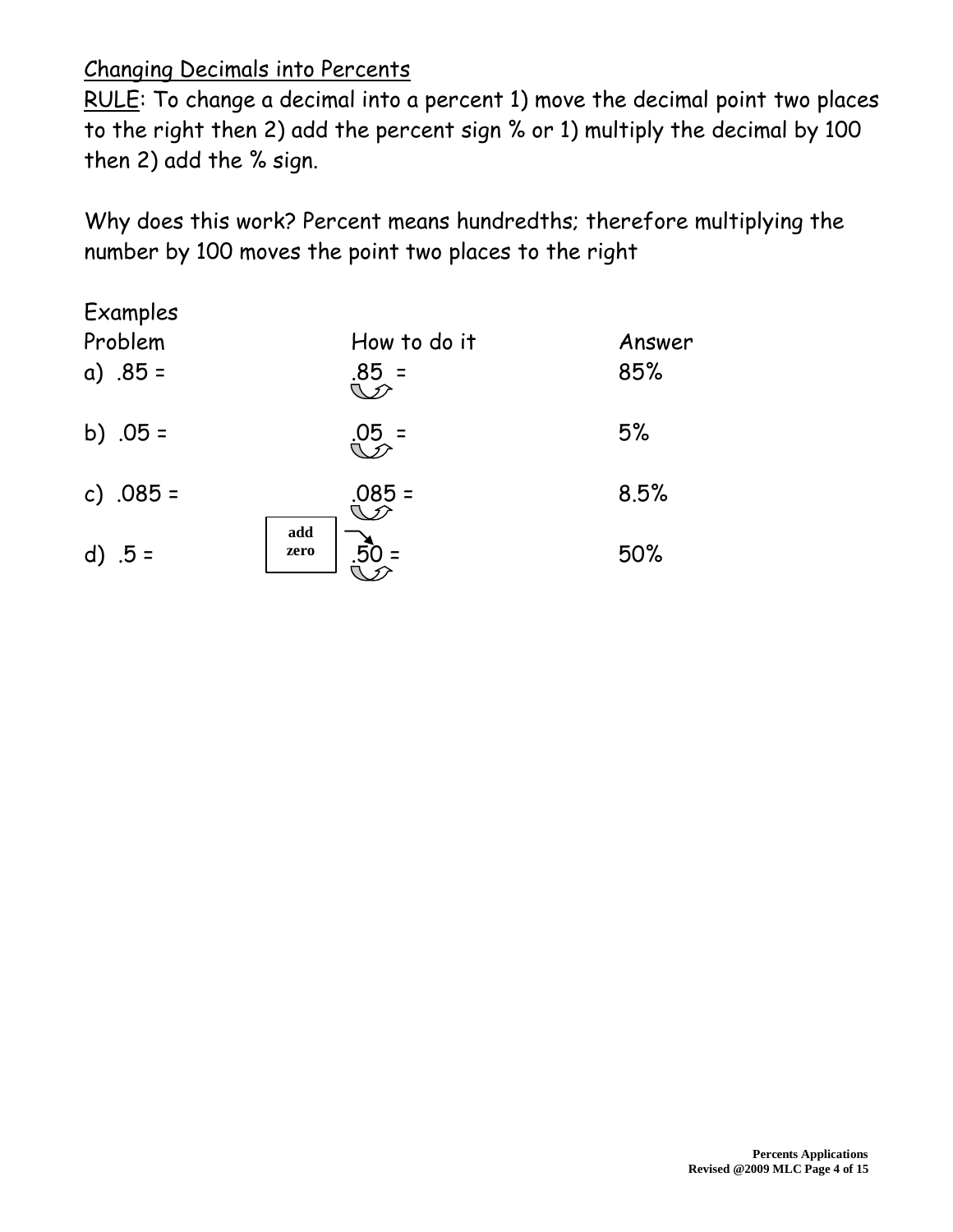# Exercise III Change the following from decimals to percents

| 1) .10  | 11) 4.37 |  |
|---------|----------|--|
| 2) .15  | 12) .003 |  |
| 3) .12  | 13) .07  |  |
| 4) .05  | 14) .19  |  |
| $5)$ .5 | 15) .065 |  |
| 6) .125 | 16) .32  |  |
| 7) .09  | 17) .75  |  |
| 8) .67  | 18) .84  |  |
| 9) 1.00 | 19) .04  |  |
| 10).625 | 20) .59  |  |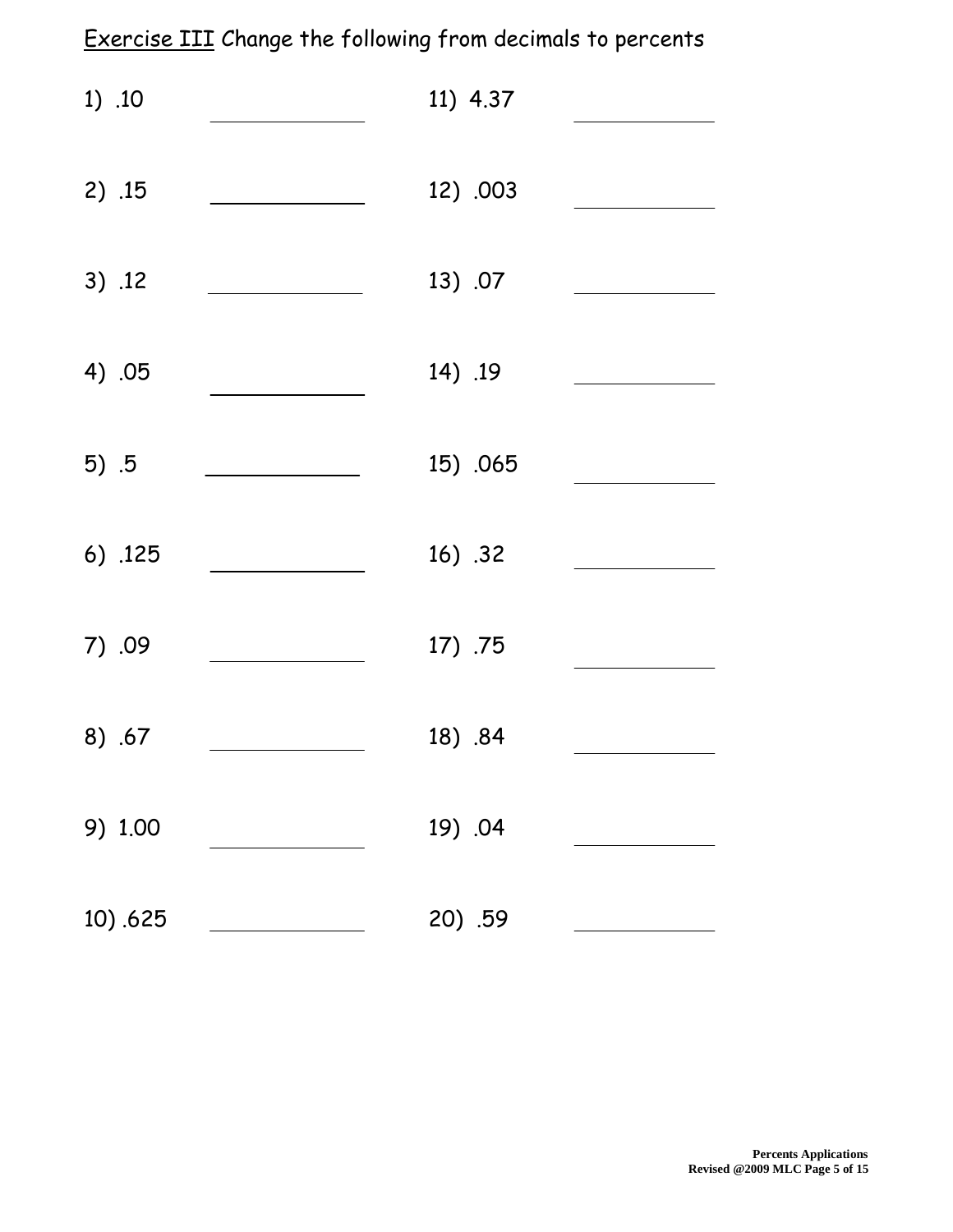## Changing percents to fractions

Rule: 1) Write the number over 100 and drop the percent sign 2) Reduce the resulting fraction, if necessary

Examples: Change these percents to fractions

| Problem<br>$1) 60% =$   | How to do it<br>$\frac{60}{100} = \frac{6}{10} =$                                        | Answer<br>$rac{3}{5}$            |
|-------------------------|------------------------------------------------------------------------------------------|----------------------------------|
| 2) 225% =               | $\frac{225}{100}$ =<br><b>Clears</b>                                                     | $\frac{9}{4}$ or 2 $\frac{1}{4}$ |
| 3) $12\frac{1}{2}\%$ =  | fraction<br>$\frac{12\frac{1}{2}}{100} = \frac{\frac{25}{2}}{100(2)} = \frac{25}{200} =$ | $\frac{1}{8}$                    |
| 4) 66 $\frac{2}{3}$ % = | $\frac{66\frac{2}{3}}{100} = \frac{\frac{200}{3}(3)}{100(3)} = \frac{200}{300} =$        | $rac{2}{3}$                      |
| 5) 16 $\frac{1}{4}$ % = | $\frac{16\frac{1}{4}}{100} = \frac{\frac{65}{4}(4)}{100(4)} = \frac{65}{400} =$          | $\frac{13}{80}$                  |
| $6)$ 150% =             | $\frac{150}{100}$ =                                                                      | $\frac{3}{2}$ or $1\frac{1}{2}$  |

 $\overline{100}$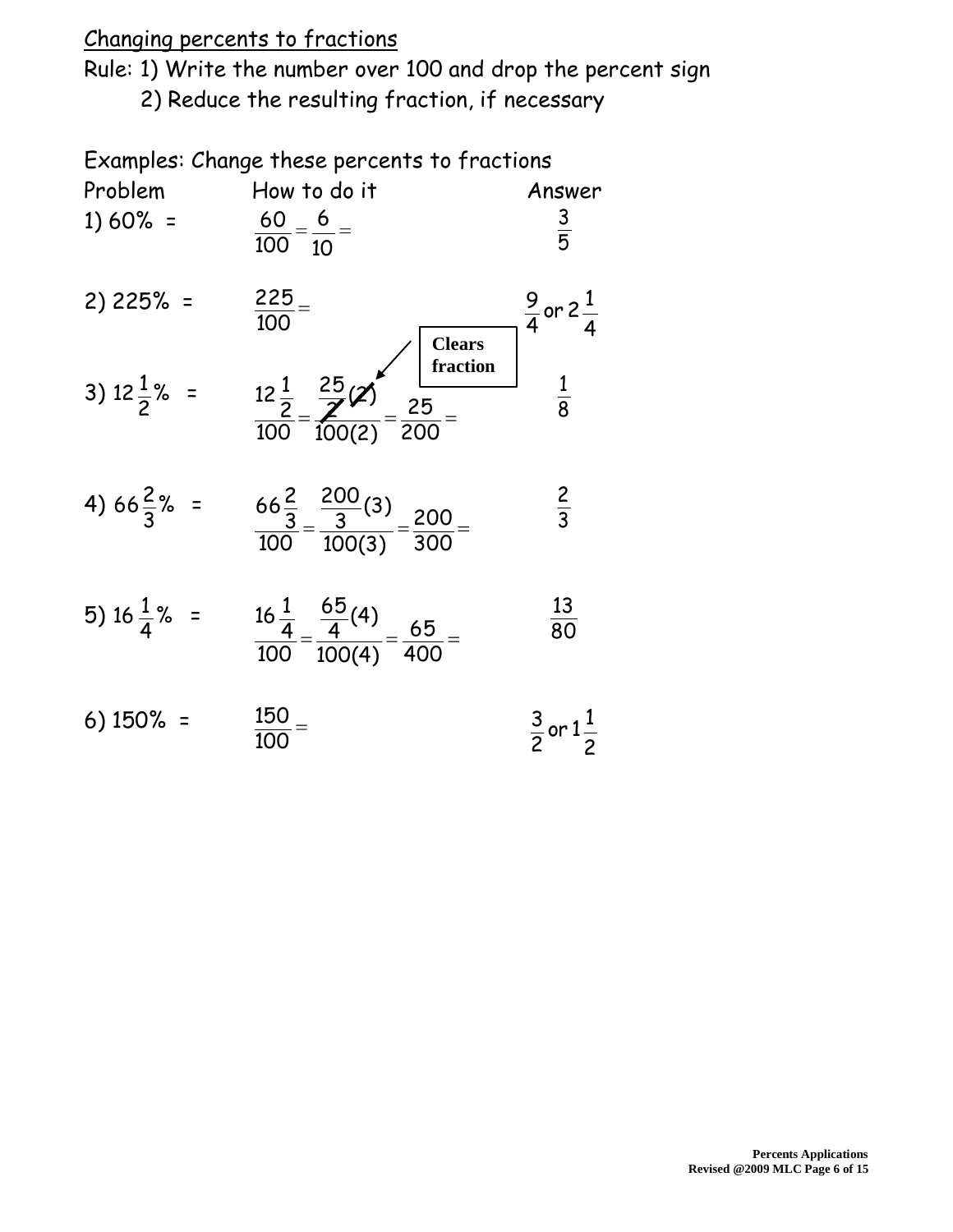# Exercise IV Change the following from percents to fractions

| 1) 70%               |                      | 11) $87\frac{1}{2}\%$ |  |
|----------------------|----------------------|-----------------------|--|
| 2) 25%               |                      | 12) 24%               |  |
|                      | 3) $33\frac{1}{3}$ % | 13) 150%              |  |
| 4) 10%               |                      | 14) 5%                |  |
| 5) 75%               |                      | 15) 40%               |  |
| 6) 106%              |                      | 16) $62\frac{1}{2}\%$ |  |
| 7) 65%               |                      | 17) 36%               |  |
| 8) $16\frac{2}{3}\%$ |                      | 18) 20%               |  |
| 9) 120%              |                      | 19) 18%               |  |
| 10) 225%             |                      | 20) $12\frac{1}{2}\%$ |  |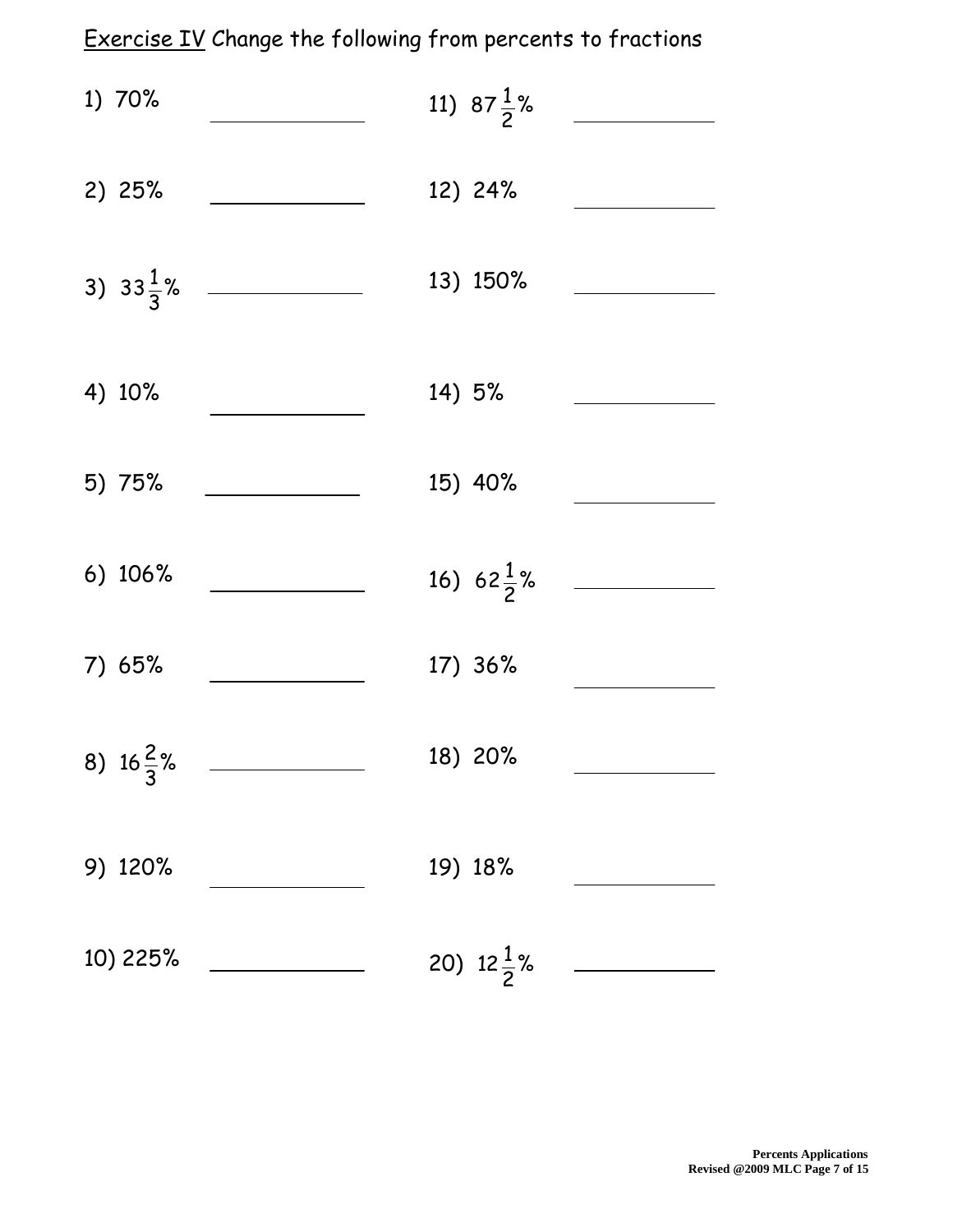## Change the following from fractions to percents

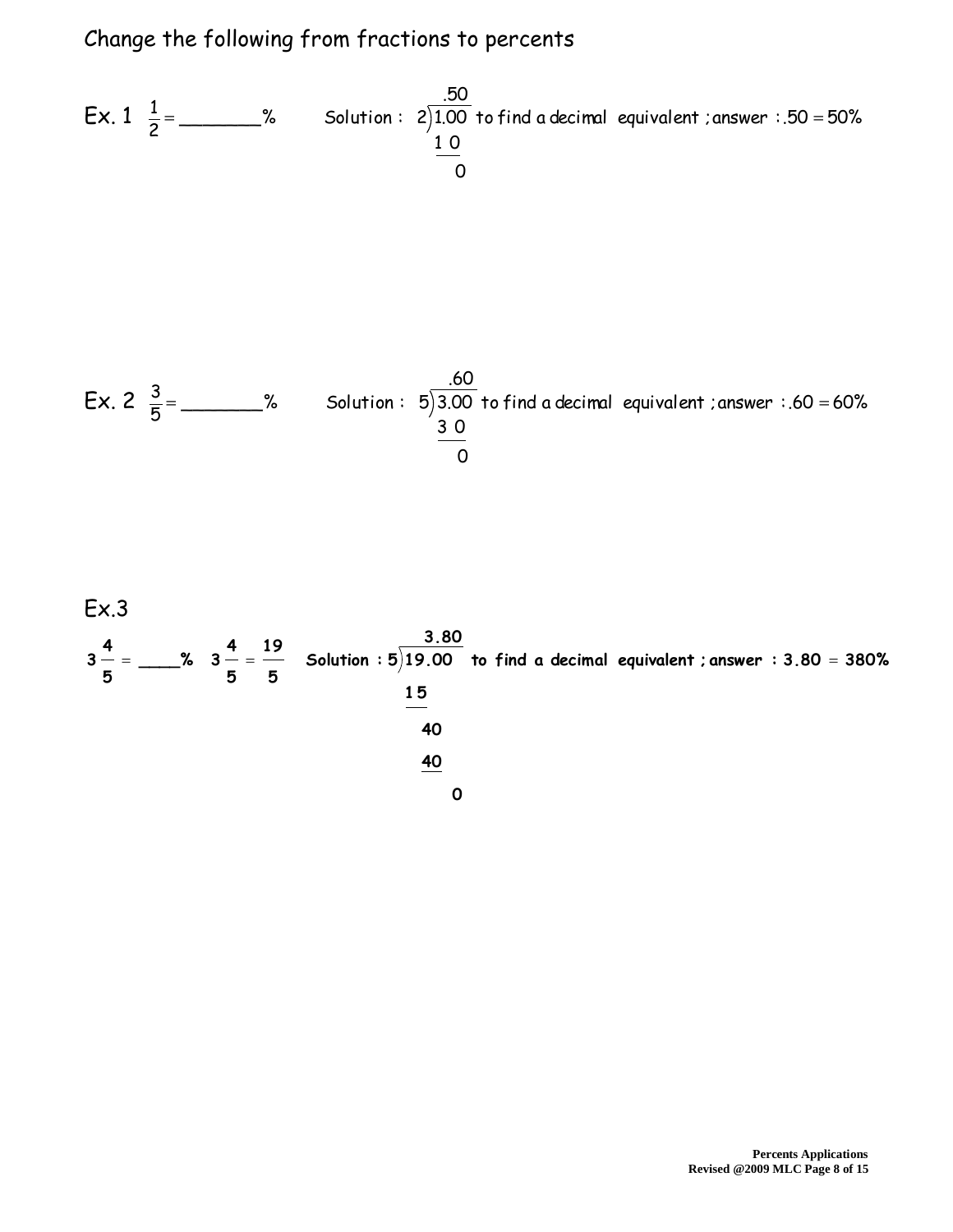Exercise V: Changing fractions to percents

| 1) $\frac{1}{2}$  | 7) $\frac{2}{3}$   | 13) $\frac{1}{16}$ |
|-------------------|--------------------|--------------------|
| 2) $\frac{4}{5}$  | 8) $1\frac{1}{6}$  | 14) $\frac{1}{12}$ |
| 3) $1\frac{7}{8}$ | 9) $\frac{3}{10}$  | 15) $\frac{1}{4}$  |
| 4) $1\frac{7}{8}$ | 10) $\frac{1}{3}$  | 16) $\frac{3}{4}$  |
| 5) $\frac{2}{5}$  | 11) $\frac{7}{8}$  | 17) $\frac{5}{8}$  |
| 6) $\frac{5}{6}$  | 12) $5\frac{4}{5}$ | 18) $2\frac{2}{3}$ |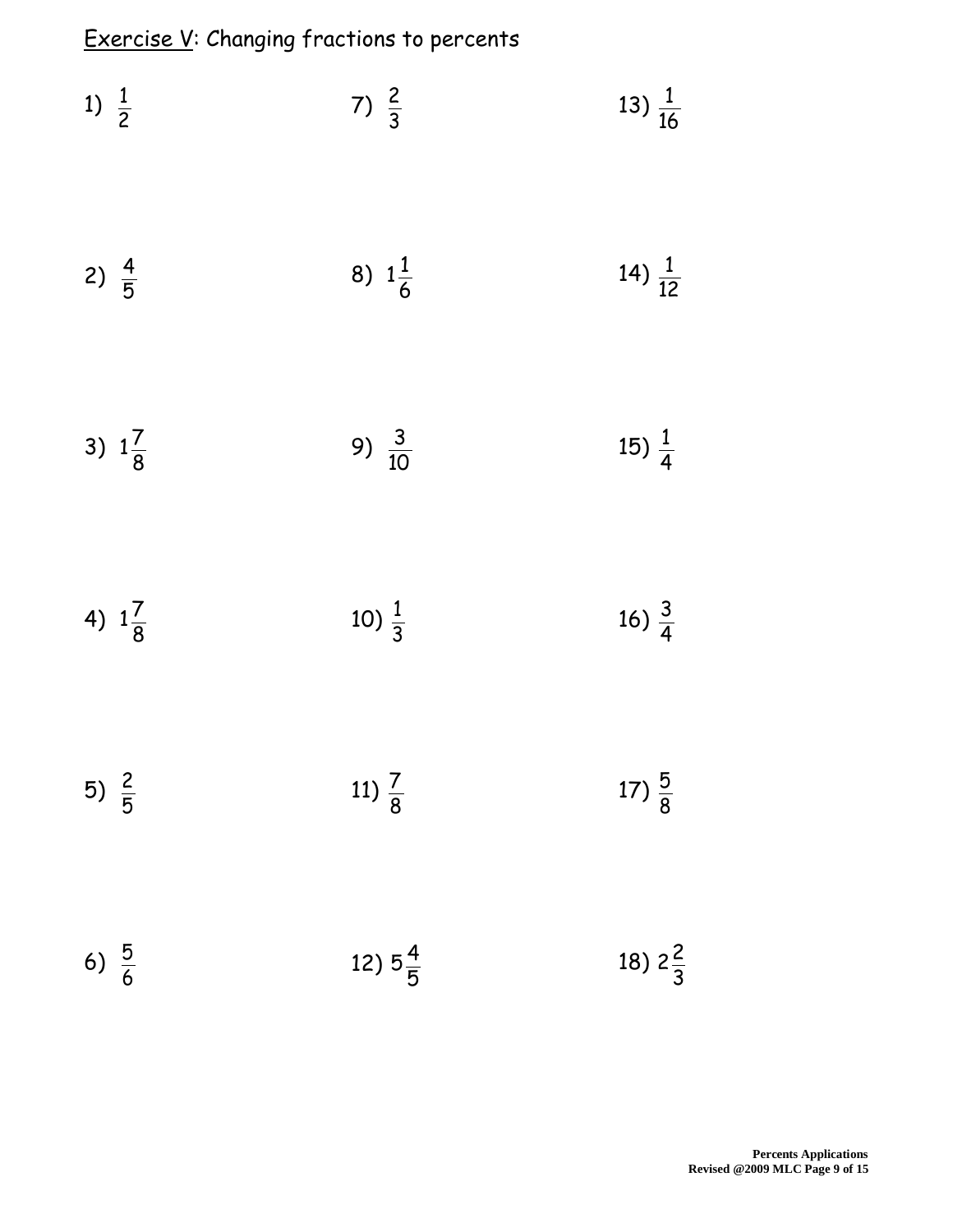Percents

Percent means per hundred or for each hundred.

20% is twenty percent or 20 per hundred or **100 20** .

Hundredths are expressed in two-place decimals. To change percent to decimals: move the decimal point two places to the left and drop the % sign.

Example:

| $20\% = .20$   | $148.2\% = .482$     |
|----------------|----------------------|
| $6\% = 0.06$   | $ 103.5\% = 1.035$   |
| $112\% = 1.12$ | $ .0643\% = .000643$ |

Is this statement true? 20 is 50% of 40

There are 3 basic types of percent problems. Since there are 3 quantities in the statement 20 is 50% of 40, each type of problem relates to finding one of those quantities.

1) \_\_\_\_\_\_\_ is 50% of 40. How do we get 20 for an answer?

2) 20 is \_\_\_\_\_\_% of 40. How do we get 50% as an answer?

3) 20 is 50% of \_\_\_\_. How do we get 40 as an answer?

All problems of type #1 are worked the same way. Naturally, all of type #2 are worked the same way. This holds for type #3 as well. If you figure out these examples then you can apply then to all percentage problems.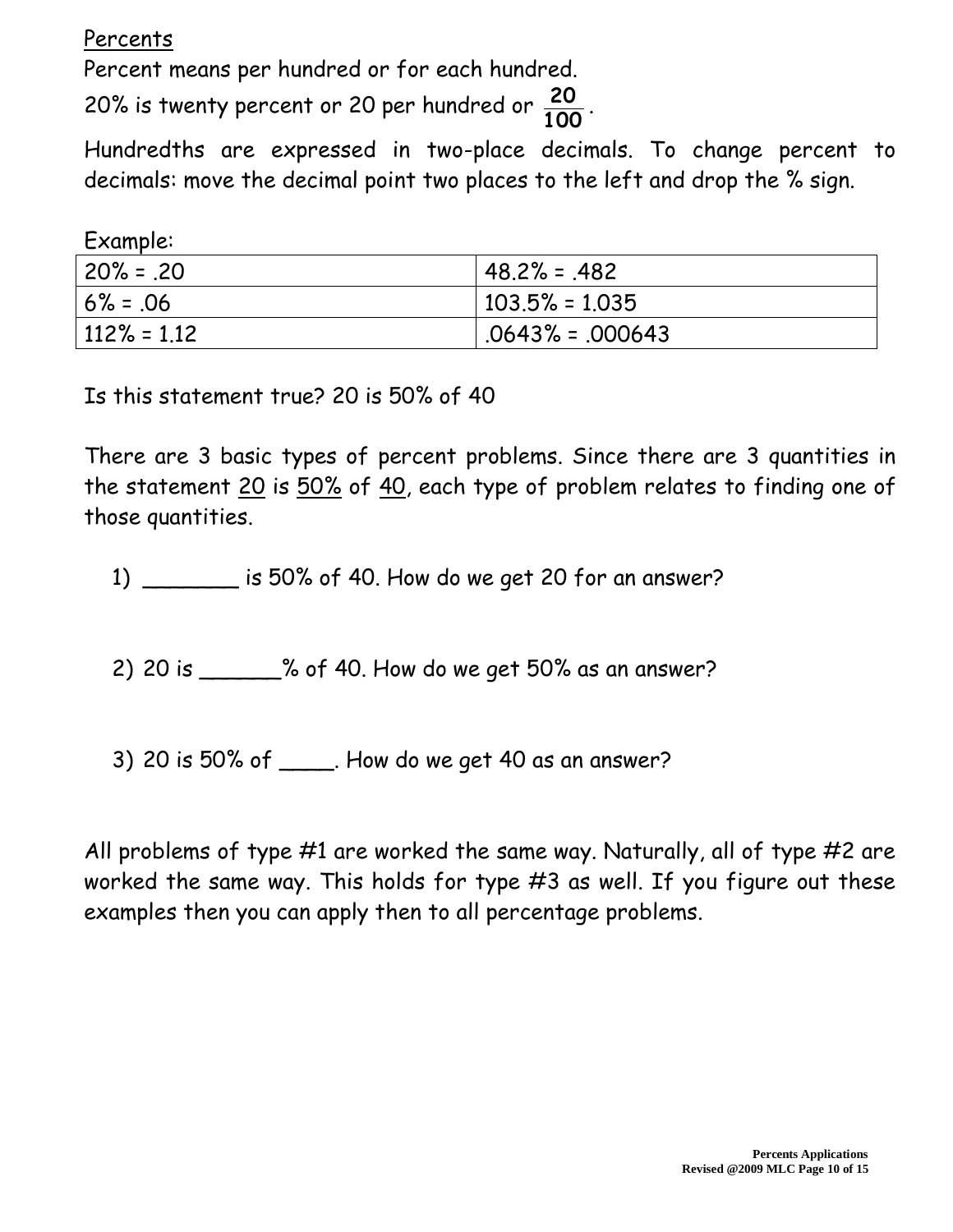| <b>Exercise VI:</b> Find the percent of a number |                             |                |
|--------------------------------------------------|-----------------------------|----------------|
| 1) 10% of 180                                    | 6) 8% of 1540               | 11) 4% of 8462 |
| 2) 60% of 160                                    | 7) 1% of 85                 | 12) 3% of 180  |
| 3) 14% of 500                                    | 8) 37 $\frac{1}{2}$ % of 48 | 13) 5% of 1540 |
| 4) $12\frac{1}{2}$ % of 16                       | 9) 15% of 300               | 14) 7% of 928  |
| 5) 2% of 18                                      | 10) 92% of 600              | 15) 24% OF 52  |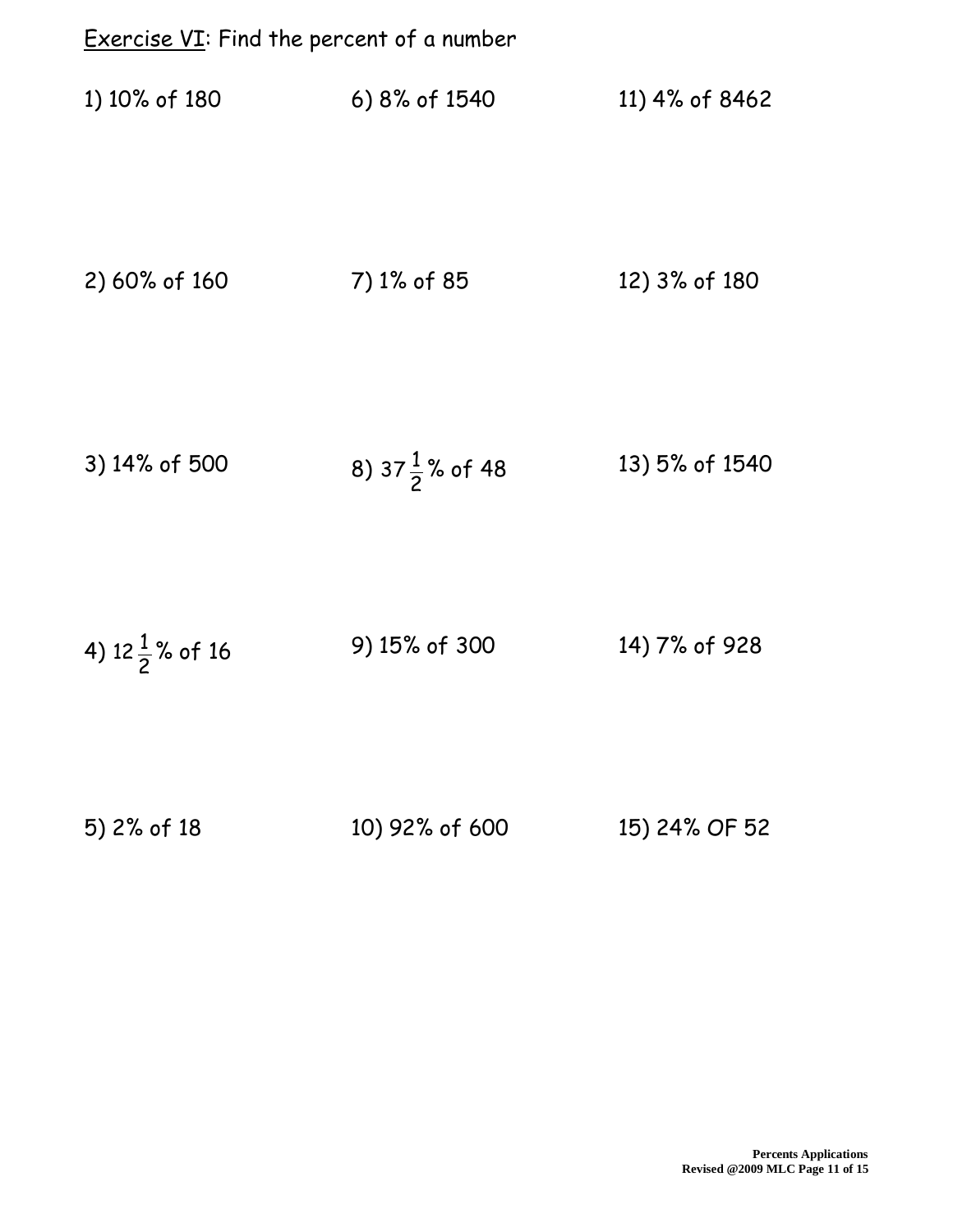|                        | <b>Exercise VII.</b> Finding what percent one number is of another number |                      |
|------------------------|---------------------------------------------------------------------------|----------------------|
|                        | 1) 25 is _____% of 40 7) What % of 110 is 22? 13) 9 is ____% of 54?       |                      |
|                        | 2) 150 is ___% of 600 8) What % of 80 is 56? 14) 2 is ___% of 5?          |                      |
|                        | 3) 12 is 66 144 9) What % of 10 is 7? 15) 8 is 6 % of 40                  |                      |
|                        | 4) 36 is ___% of 45 10) What % of 90 is 81? 16) 8 is ___% of 80           |                      |
| 5) 2 is $\_\_\%$ of 4  | 11) What % of 50 is 15?                                                   | 17) 9 is ___% of 100 |
| 6) 6 is $\_\_\%$ of 24 | 12) 6 is what % of 3?                                                     | 18) 45 is ___% of 45 |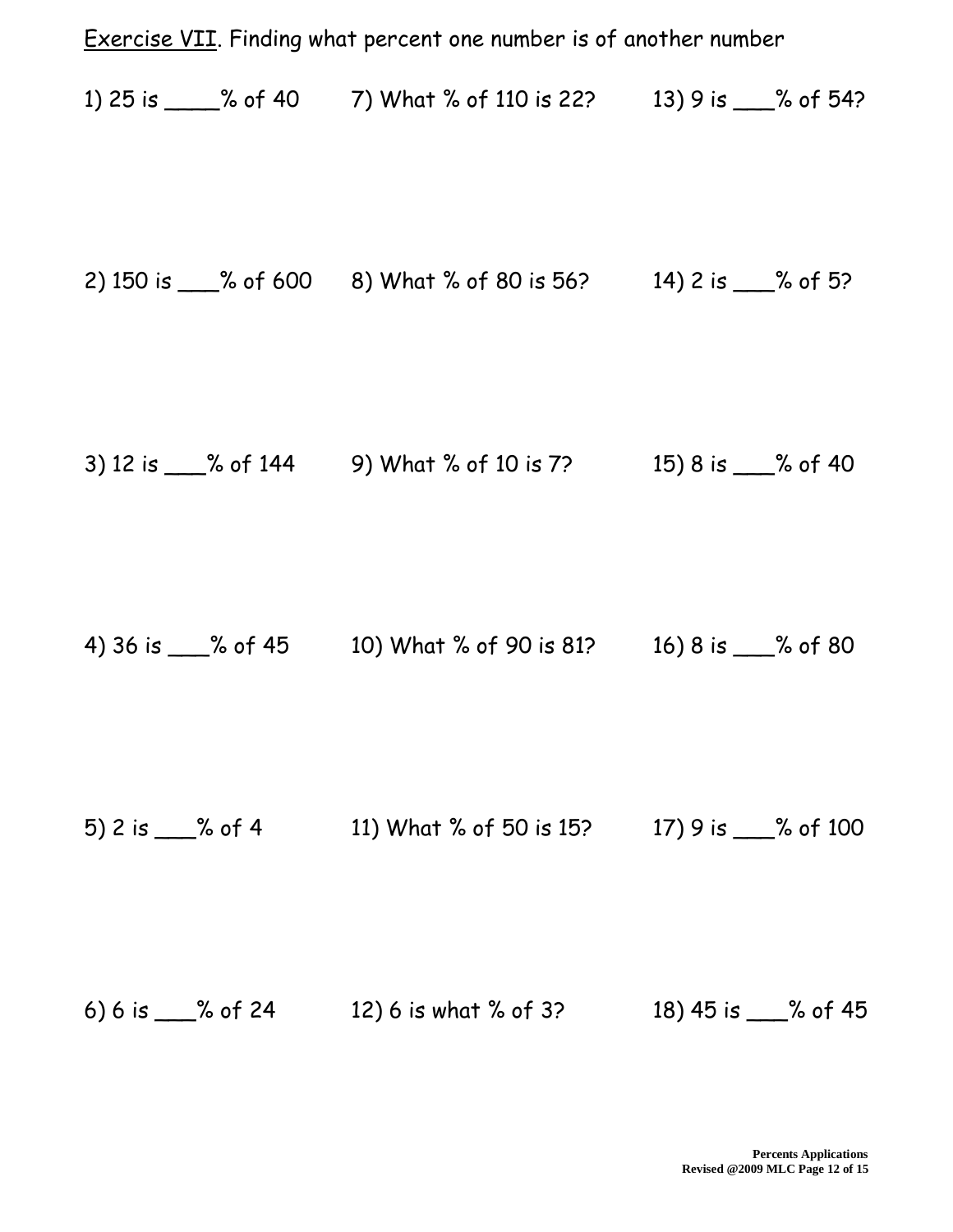# Exercise VIII. Finding a number when a percent of it is known 1) 15% of what number is 18? 7) 91 = 70% of \_\_\_\_? 13) 28% of what number is 28? 2) 15 is 1% of  $\_\$ 3 2  $16 - %$  of what number? 14) 100% of what number is 70? 3) 43% of \_\_\_ = 43 9) 12 is 24% of 48 15) 75% of what number is 108? 4) 45% of what number is 90? 10) 40 is 45% of what number? 2 1 62 % of \_\_\_ = 200 5) 9 is 15% of what number? 11) 15% of what number is 45? 17) 18 is 60% of what number?

6) 
$$
33\frac{1}{3}
$$
% of number is 78?   
12)  $\frac{3}{4}$ % of \_\_\_\_\_\_ is 27  
13) 20 is 20% of what number?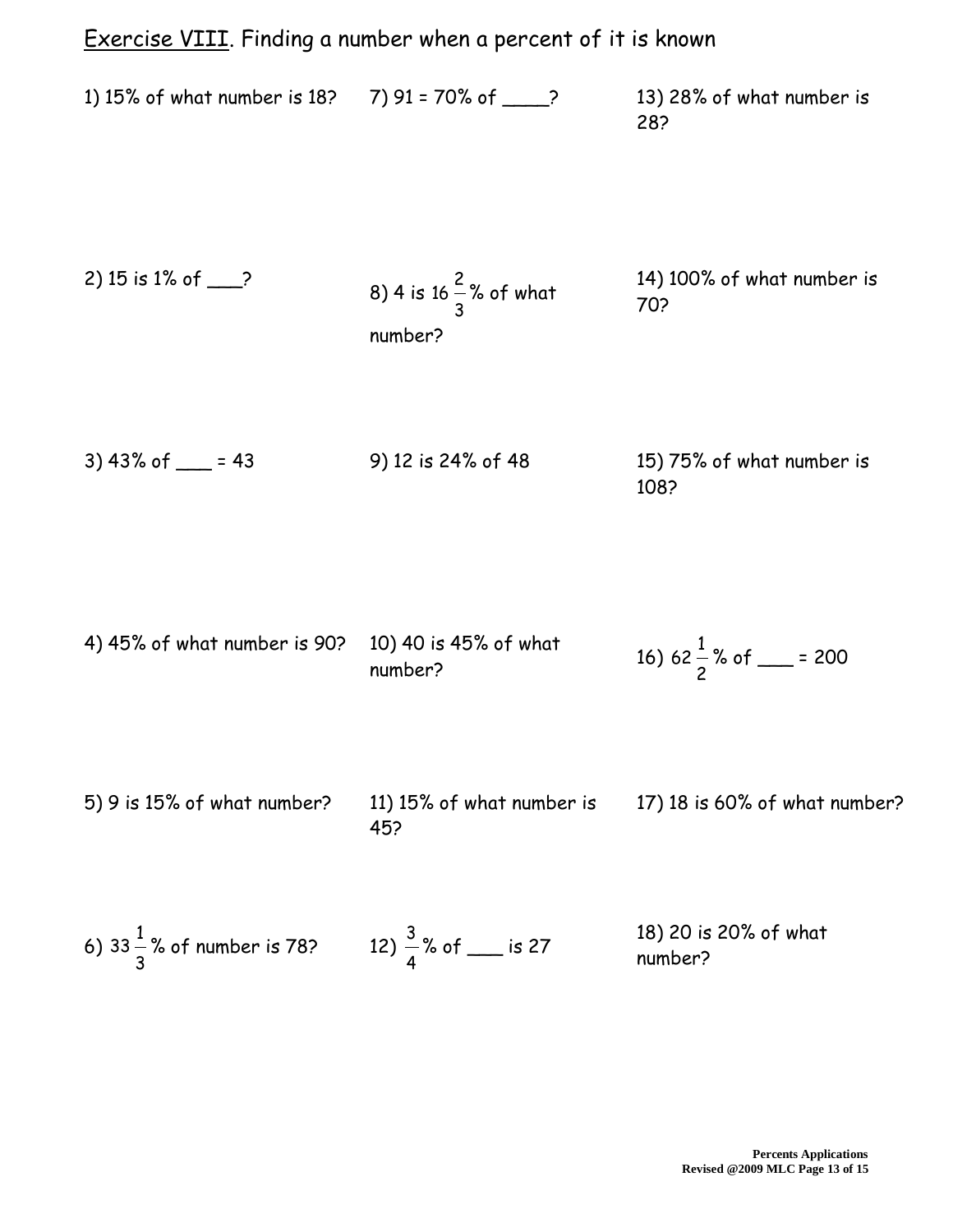# Exercise IX. Mixed problems in percent

| 1) 1% of 62 is $\_\_$                                | 11) 12 is ___% of 36                                 | 21) 20 % of what<br>number is 3?  |
|------------------------------------------------------|------------------------------------------------------|-----------------------------------|
| 2) $4\%$ of ___=26                                   | 12) 80 is 80% of ____                                | 22) 16% of 240 is ____            |
| 3) 127% of 743 is $\frac{1}{2}$                      | 13) 39 is ___% of 52                                 | 23) 10% of 15.40 is ____          |
| 4) What % of 80 is 56?                               | 14) 6 is $\_\_\_\!\$ of 8                            | 24) 8 is ___% of 6                |
| 5) 17 is 85% of what number? 15) 1% of 15.40 is ____ |                                                      | 25) 60 is 45% of what<br>number?  |
| 6) 9 is ___% of 10                                   | 16) 18 is 1% of ____                                 | 26) .3% of 160 is ____            |
| 7) 63% of 75 is $\frac{1}{2}$                        | 17) 35% of what number is 70? 27) 25% of what number | $\overline{108}$                  |
| 8) 15% of what number is 24?                         | 18) 6 is 24% of what number?                         | 28) 3 is ___% of 9                |
| 9) What percent of 3 is 2?                           | 19) 6 is ___% of 60?                                 | 29) 18% of 4.7 is ____            |
| 10) 64 is ___% of 64?                                | 20) 21% of 43 is ____                                | 30) 55 is what percent<br>of 110? |